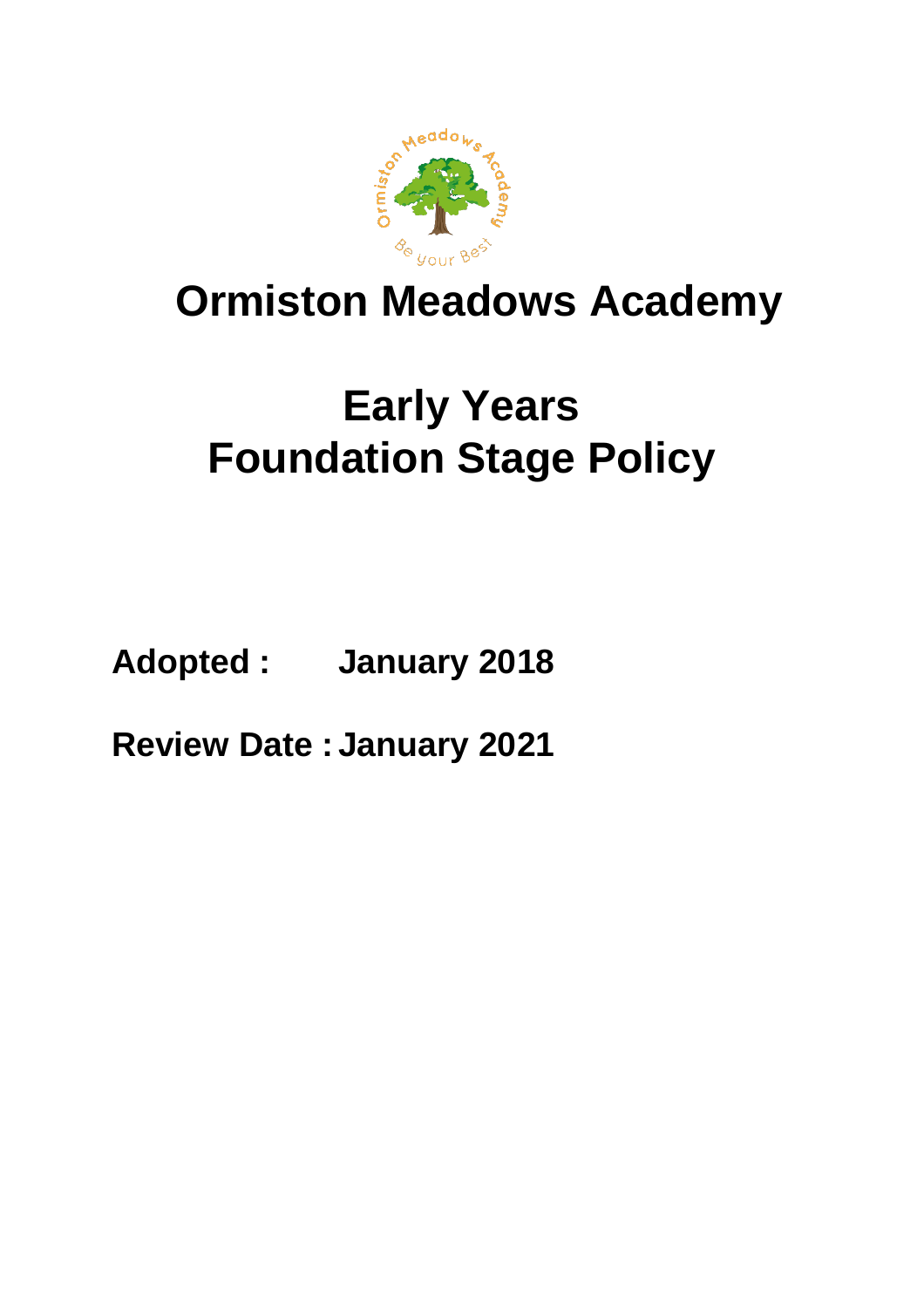

Within this document the term Early Years Foundation Stage (EYFS) applies to children in our Reception Class. Children start with us at the beginning of the school year in which they are five.

At Ormiston Meadows Academy we aim to provide the highest quality education for all our children thereby giving them a strong foundation for their future learning. We create a safe and happy environment with motivating and enjoyable learning experiences that enable children to become confident and independent. We value the individual child and work alongside parents and others to meet their needs and help every child to reach their full potential.

As outlined in the EYFS "Every child deserves the best possible start in life and the support that enables them to fulfil their potential. Children develop quickly in the early years and a child's experiences between birth and age five have a major impact on their future life chances."

We adhere to the Statutory Framework of the EYFS and the four guiding principles that shape practice within Early Years settings.

- Every child is a **unique child,** who is constantly learning and can be resilient, capable, confident and self-assured.
- Children learn to be strong and independent through **positive relationships.**
- Children learn and develop well in **enabling environments,** in which their experiences respond to their individual needs and there is a strong partnership between practitioners and parents and/or carers.
- Children **develop and learn** in different ways and at different rates.

## *Principles into Practice*

As part of our practice we:

- Provide a balanced curriculum, based on the EYFS, across the seven areas of learning, using play as the vehicle for learning.
- Promote equality of opportunity and anti-discriminatory practice.
- Work in partnership with parents and within the wider context.
- Plan challenging learning experiences, based on the individual child, informed by observation and assessment.
- Provide opportunities for children to engage in activities that are adultinitiated and child-initiated, supported by the adult where needed.
- Have a key person approach to develop close relationships with individual children.
- Provide a secure and safe learning environment indoors and out.
- Our core values throughout school link closely and promote the EYFS guiding principles.

## *Characteristics of Effective Learning*

We consider these important characteristics throughout all our planning, observation and assessment as they underpin all learning and development that goes on in the EYFS:

- Playing and exploring-engagement
- Active learning- motivation
- Creating and thinking critically-thinking

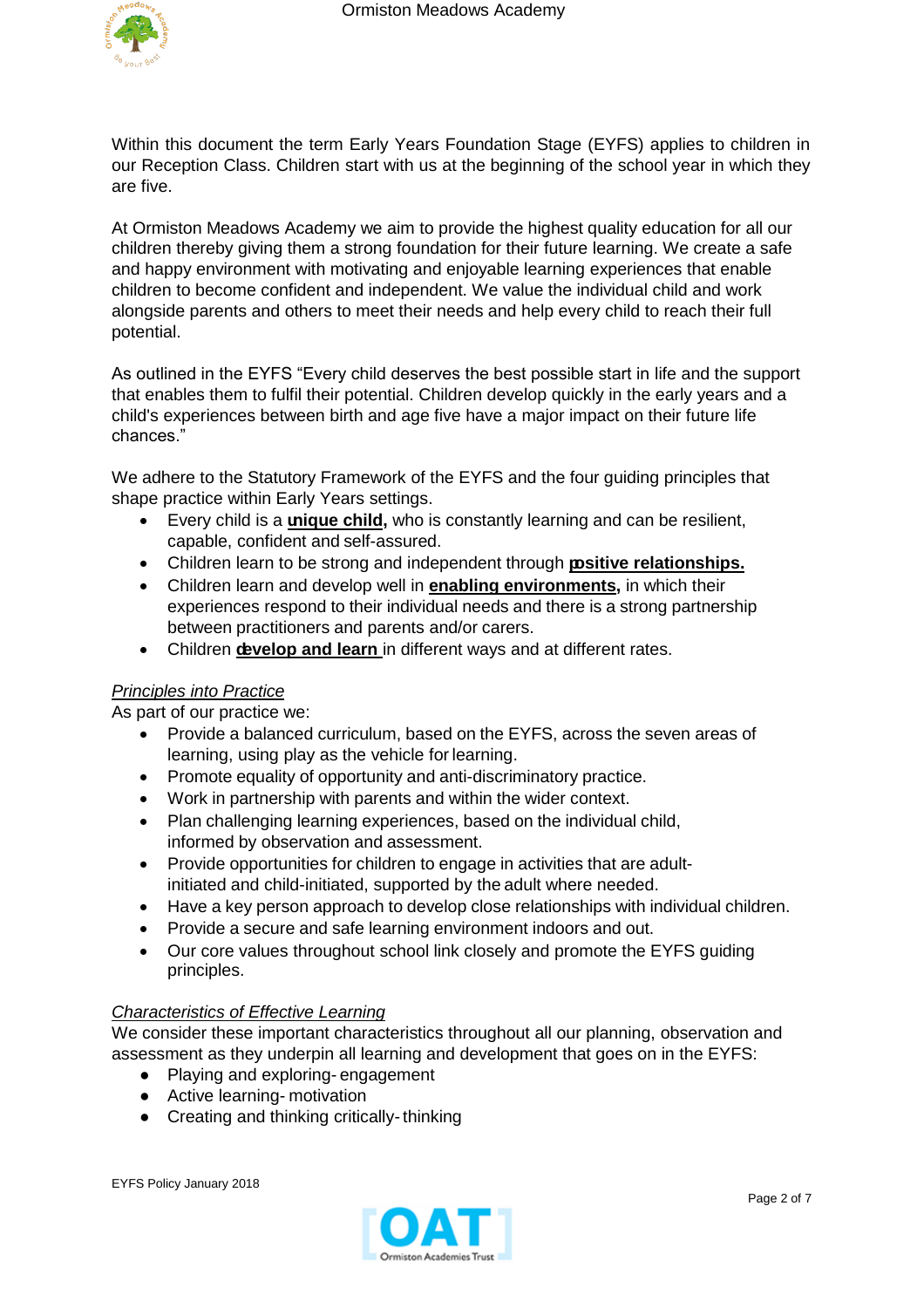

## **A Unique Child**

At Ormiston Meadows Academy, we recognise that children develop in individual ways, at varying rates. We aim to develop a positive attitude to learning, using praise and encouragement. We follow the school behaviour policy to promote excellent behaviour and rewards are a key part of this. We recognise that children's attitudes to learning are influenced greatly by positive feedback from others.

## *Inclusion*

All children at Ormiston Meadows Academy are treated fairly regardless of race, religion or abilities. All children and their families are valued within our academy.

We give our children every opportunity to achieve their best. We set realistic and challenging expectations that meet the needs of our children.

Through careful monitoring and assessments we plan the needs of boys and girls, children with special educational needs, children who are gifted and talented, children with disabilities and children from all social and culturalbackgrounds.

We meet the needs of our children through:

- Planning the children's 'next steps' which aim to build upon and extend their knowledge, experience and interests, and develop their self – esteem and confidence.
- Providing a safe and supportive learning environment in which the contribution of all children is valued.
- Carefully monitoring children's progress and taking action to provide support as necessary.

## *Welfare*

We take necessary steps to safeguard and promote the welfare of children, complying with the specific legal requirements (Statutory Framework for Early Years Foundation Stage 2017).

We understand that we are required to:

- Promote the welfare of children.
- Promote good health, preventing the spread of infection and taking appropriate action when children are ill.
- Manage behaviour effectively.
- Ensure all adults who look after the children or who have unsupervised access to them have been CRB checked.
- Ensure that furniture and equipment is safe and suitable for purpose.
- Maintain records, policies and procedures, in conjunction with the rest of the school and meet the needs of thechildren.

It is important to us that all children in Ormiston Meadows Academy are safe. We provide a stimulating environment where children are allowed to take risks but are taught to recognise and avoid hazards. We aim to educate the children about boundaries, rules and limits.

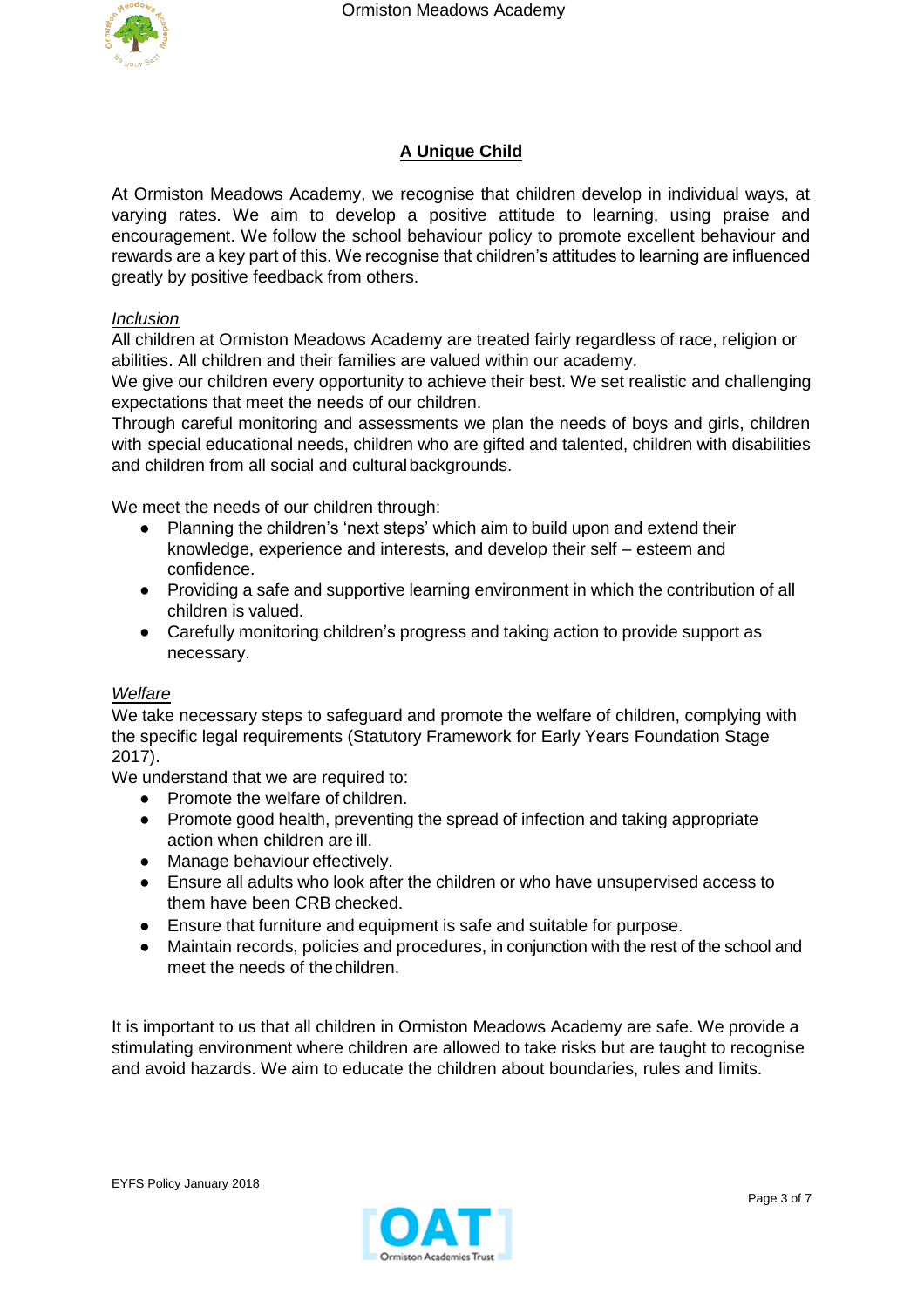

## **Positive Relationships**

At Ormiston Meadows Academy, we aim to develop caring, respectful, professional relationships with children and their families.

## *Parents as partners*

We recognise that parents are children's first and most enduring educators and we value the contribution they make.

We recognise the role that parents have played, and their future role, in educating the children. We do this through:

- Meetings with parents before their child startsschool to share information about school and EYFS.
- Offering a home visit to all children before they start.
- Children have the opportunity to visit their new classroom and meet their new teacher prior to starting school, including 'stay and play' sessions.
- Parents are introduced to all key staff members and are encouraged to share information and concerns.
- Offering parents opportunities to talk about their child's progress and allowing free access to their Learning Journey folders as well as planned events to share them.
- Encouraging parents to contribute to children's Learning Journey folders with work or photos from home or 'Wow Moments' which are filled out at home and brought in to school, or filled in when dropping their child off. We aim to make the parents aware that the learning that goes on at home is important and valued.
- Arranging a range of activities throughout the year that encourage collaboration between child, school and parents: 'Stay and Play' sessions, Maths/Phonics meetings, special assemblies, performances, sports day etc.

## *The Wider Context*

Working with other services and organisations is integral to our practice in order to meet the needs of our children.

We draw on our links with the community to enrich children's experiences by taking them on outings/inviting members of the community into our setting, such as links with the nearby sheltered housing complex.

## *Transitions*

Transitions are carefully planned for and time given to ensure continuity of learning. At any transition, we acknowledge the child's needs and establish effective partnerships with those involved with the child and other settings, including pre-school settings. Reception teachers visit other settings if the children attend them and also offer home visits. Children attend introductory sessions to Reception to develop familiarity with the setting and practitioners. In the final term in Reception the teachers liaise with the Year 1 teachers to discuss the individual children, their needs and analyse the assessment data to inform planning. They also moderate together regarding the Early Learning Goal judgements at the end of the Reception year.

## **Enabling Environments**

EYFS Policy January 2018 At Ormiston Meadows Academy, we recognise that the environment plays a key role in supporting and extending the children's development. Staff observe the children and assess their interests, development and learning, before planning the next steps for the children

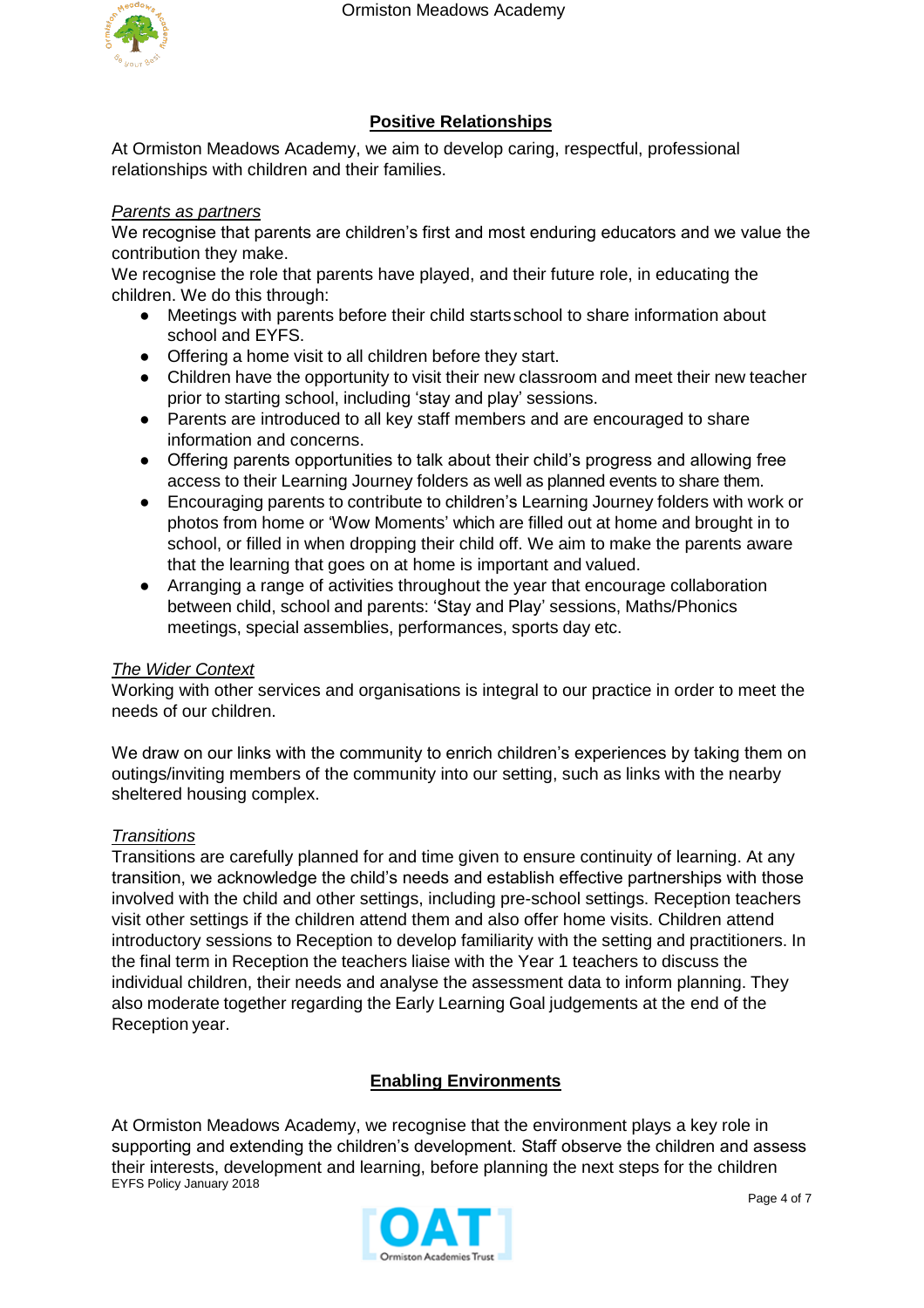

offering challenging but achievable activities and experiences.

## *Observation, Assessment and Planning*

At Ormiston Meadows Academy, Reception class staff work as an Early Years unit. Staff plan together on a daily basis. Planning includes:

- Continuous Provision Enhancements Plan- how the environment develops being led daily by the children's interests and next steps.
- Adult Led Teaching- the specific adult led activities which have arisen from the children's interests and next steps linked to our Cornerstones curriculum.
- Read Write Inc- the daily teaching of phonics.
- Long Term Plan- mapping out coverage of the Cornerstones curriculum.
- Maths meetings plans and daily maths planning.
- Intervention planning for targeted children.

All staff working in the EYFS make regular assessments of the children's learning, and all staff are involved in the planning of 'next steps'. Everyone is encouraged to contribute and discussions take place daily. Significant observations of children's achievements are collated in their own personal Learning Journey folder, which are shared with parents. These on-going observations are used to inform the EYFS Profile/developmental matters bands. The child's progress is reviewed regularly across the year is regularly discussed with parents, alongside the children's development in relations to the Characteristics of Effective Learning, through parent's evenings, end of year reports and daily discussions.

## *The Learning environment*

At Ormiston Meadows Academy, we provide a stimulating and safe environment both indoors and outdoors. Classrooms are set up into learning areas, where the children are able to find and locate equipment and resources independently. Children have free access to the outdoor area, which is also set up into learning areas.

### *Risk Assessments*

Every classroom, as well as all shared areas in school, have a long term Risk Assessment, highlighting any possible hazards. Any additional or unusual activities would have a specific risk assessment. This applies to any trips out of school.

## **Learning and Developing**

At Ormiston Meadows Academy, we recognise that all children learn and develop in different ways and at different rates.

### *Teaching and learning*

Our policy on teaching and learning defines the features of effective teaching in our school. These features apply to teaching and learning in the EYFS in much the same way that they apply to the rest of school. Please see our Teaching and Learning Policy.

### *Play*

Children explore and develop learning experiences through play. The curriculum is delivered using a play-based approach as outlined by the EYFS.

"Each area of learning and development must be implemented through planned, purposeful play and through a mix of adult-led and child-initiated activities"

We aim to provide structured play experiences in order for our children to:

EYFS Policy January 2018

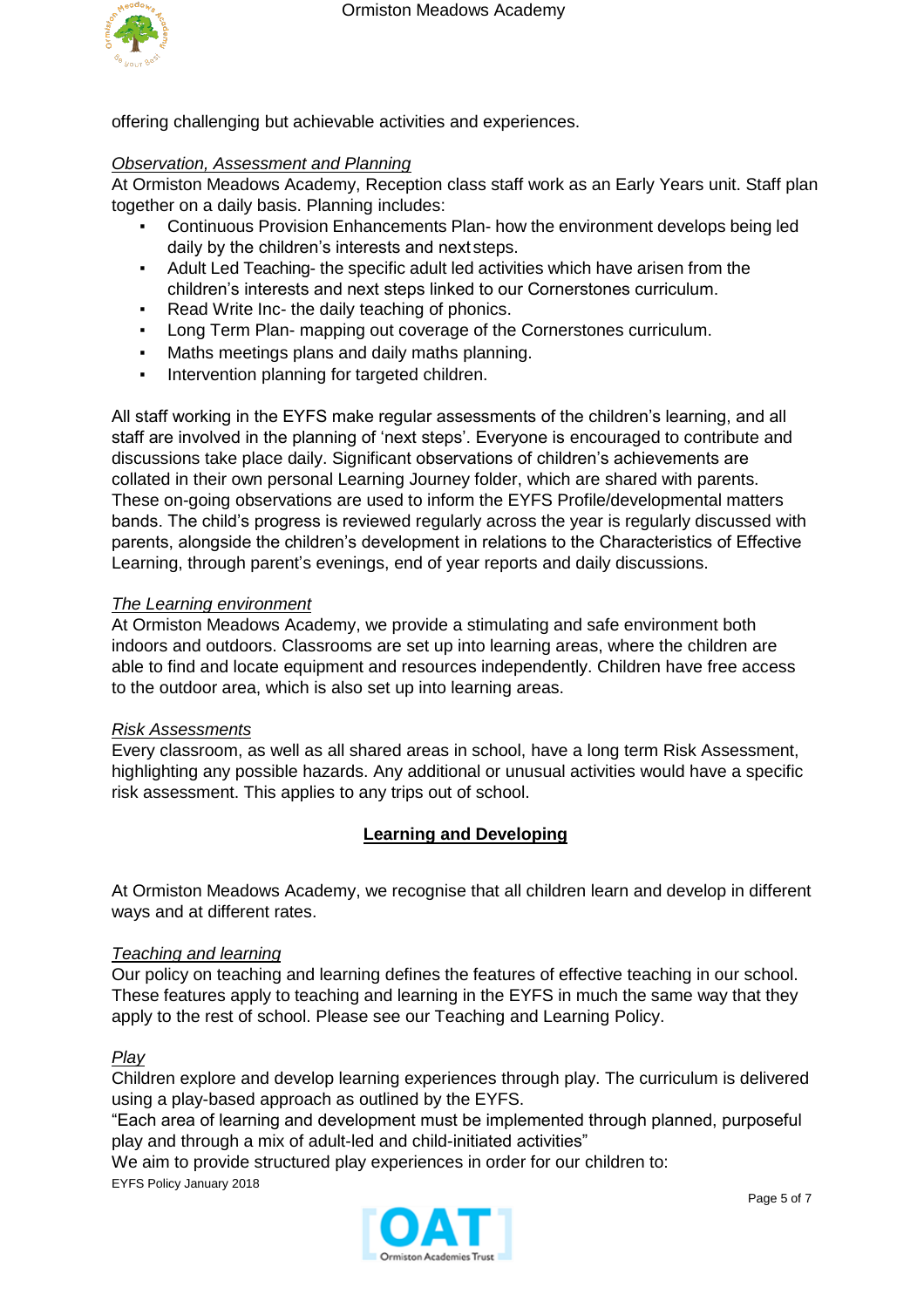

- Begin to make sense of the world.
- Learn how to control themselves.
- Understand the need for rules.
- Have the opportunity to think creatively.
- Communicate with others and develop their independence.
- Investigate and solve problems.
- Working alongside other children as well as on their own.

## *Areas of learning*

## **Foundation Stage Curriculum**

We plan an exciting and challenging curriculum based on our observation of children's needs, interests, and stages of development across the seven areas of learning to enable the children to achieve and exceed the early learning goals.

All the seven areas of learning and development are important and inter-connected. Three areas are particularly crucial for igniting children's curiosity and enthusiasm for learning, and for building their capacity to learn, form relationships and thrive.

These three areas are the **prime** areas:

- **Communication and Language**
- **Physical Development**
- **Personal, Social and EmotionalDevelopment**

Children are also supported through the four **specific** areas, through which the three prime areas are strengthened and applied.

The **specific** areas are:

- **Literacy**
- **Mathematics**
- **Understanding the World**
- **Expressive Arts and Design**

All areas are delivered through a balance of adult led and child initiated activities. In each area there are Early Learning Goals (ELG's) that define the expectations for most children to be reaching by the end of the EYFS.

Children are assessed towards the end of the academic year to identify whether they are **"emerging", "expected"** or **"exceeding"** the early learning goals in each of the curriculum areas. The age related expectation in EYFS is for children to reach "expected" in all the curriculum areas. We report to parents in the summer term to inform them of our assessments, to share our observations of the child's Characteristics of Effective Learning and to set out next steps.

### *Good Level of Development*

This is a measure of attainment depending on which goals children have met. Children are deemed to have attained GLD if they have achieved the early learning goals in the EYFS curriculum areas of Personal, Social and Emotional Development, Physical Development, Communication and Language Development, Literacy and Mathematics.

EYFS Policy January 2018